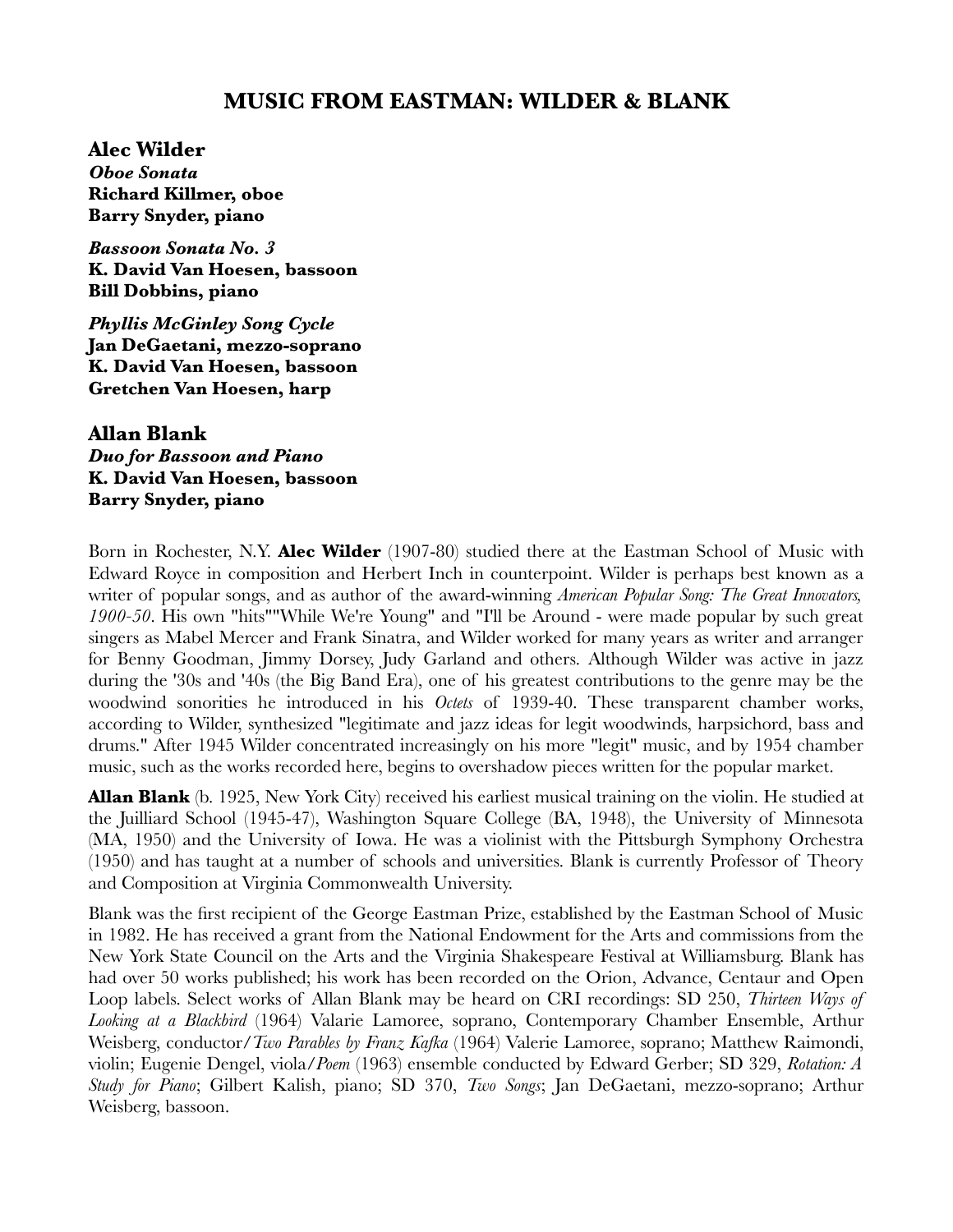### *Notes on the Music*

Some writers have drawn a distinction in Wilder's oeuvre between "popular" and "formal" styles of composition. Yet such a distinction obscures the fact that the so-called "serious" works exhibit the characteristics so readily associated with the music written for popular performers: the tonal organization is unfailingly clear, and is often based on a harmonic vocabulary derived from jazz; formal structures are also clearly defined and show a tendency towards miniaturization; and the musical texture is dominated by an unrestrained lyricism.

The *Sonata for Oboe and Piano* (1969) and the *Bassoon Sonata No. 3* (1973) point to another distinguishing feature of Wilder's work; it seems the composer was especially enamored of wind instruments, his additions to the wind repertory outnumbering those of perhaps any composer of our century. This love for winds is also reflected in the *Phyllis McGinley Song Cycle*, where the voice is accompanied by the unusual combination of harp and bassoon.

Moreover, it is in the *Song Cycle* that the fundamental connection between Wilder's "two styles" is most evident, as the writing for voice offers a particularly strong reminder of his popular songs. The *Song Cycle* is in one movement, with short interludes for bassoon and harp serving to connect one song with the next. The poetry of the American writer Phyllis McGinley, whose early reputation was made largely through her contributions to *The New Yorker*, is noted for its lightness of style and intimacy of expression - in short, qualities which make it a perfect counterpart to the music of Alec Wilder.

Allan Blank's *Duo for Bassoon and Piano* (1979) forms a striking contrast to the selections by Wilder. Here, and in many of Blank's other works, it is the dramatic, not the lyrical element that is at the fore. Indeed, one of the most fascinating features of this composition is that the bassoon, traditionally regarded as an instrument with a somewhat limited range of expression, is exploited for its dramatic potential. The emphasis on drama naturally leads to a certain complexity of style: an involved, tightly knit texture and writing for instruments which presents a formidable challenge to the technical and expressive abilities of both players. The overall form of the *Duo* is cyclical as material from the first movement figures prominently in the conclusion of the third.

-Michael Nott

### *Notes on the Performers*

**Jan DeGaetani**, mezzo-soprano, is a graduate of the Juilliard School and is Professor of Voice at the Eastman School. Highly esteemed for her performance of contemporary repertoire, she has premiered dozens of works, including those of Carter, Crumb and Wernick. In recital, she has demonstrated unusual breadth of skill with repertoire ranging from Haydn to Ives, regularly performing at the Library of Congress, the Museum of Modern Art and Alice Tully Hall, often with accompanist Gilbert Kalish. A favorite of the world's great orchestras, DeGaetani has sung with the Chicago, Boston, San Francisco and Baltimore Symphonies and the Berlin and New York Philharmonics. She has recorded for the Nonesuch, Columbia, Odyssey, Vanguard, Acoustic Research and Louisville labels, as well as on CRI recordings: SD 167, Druckman: *Dark Upon the Harp*; SD 255, Druckman: *Animus II*; SD 286, Gideon: *Rhymes from the Hill*; SD 301, Ronsheim: *Bitter-Sweet* and *Easter-Wings*; SD 343, Gideon: *Questions on Nature*; SD 344, Wernick: *A Prayer for Jerusalem*; SD 370, Blank: *Two Songs*; SD 397, Moryl: *Das Lied*; SD 432, Adler: *Sixth String Quartet - A Whitman Serenade*; SD 469, Carter: *Syringa*.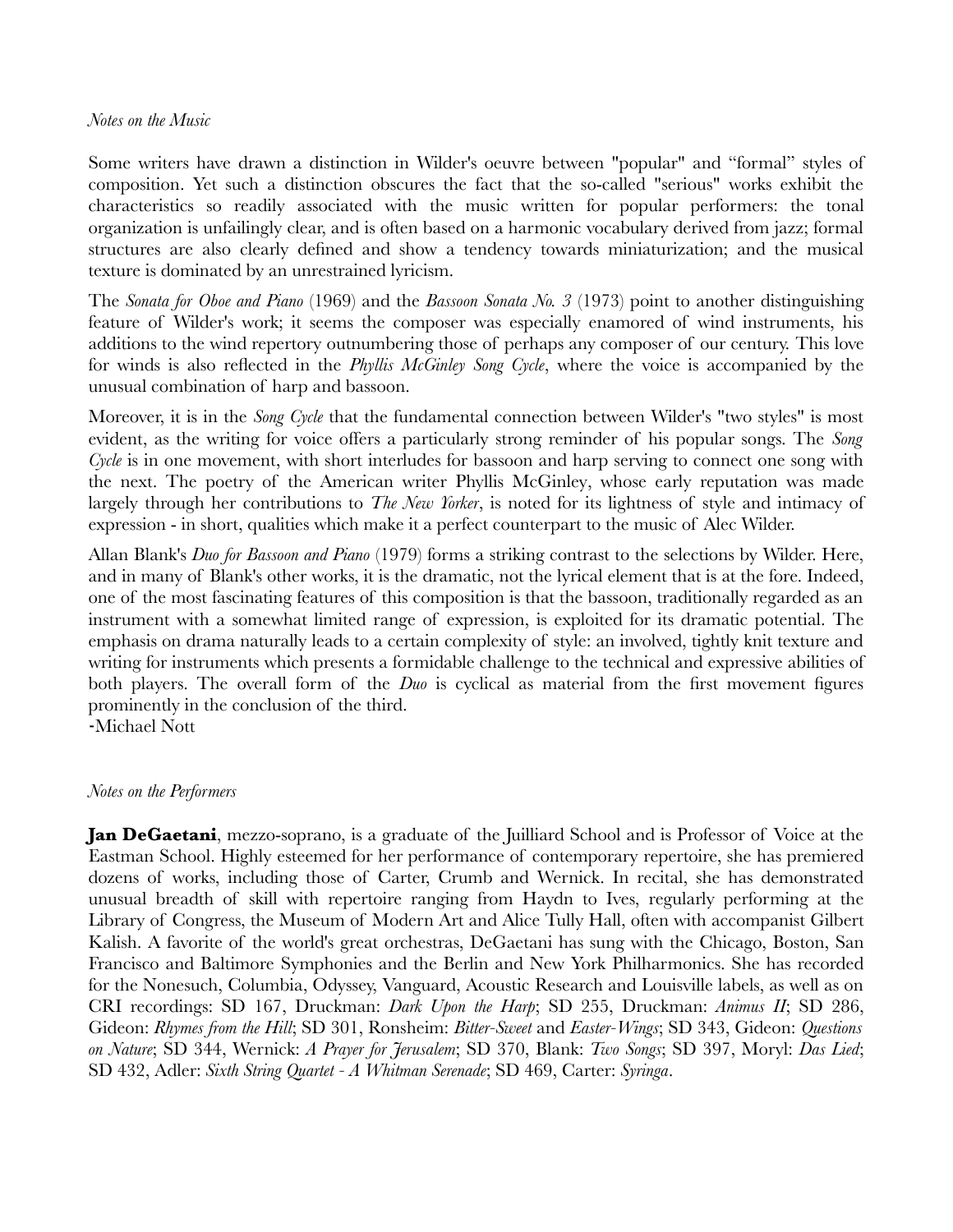**Bill Dobbins**, piano, is Assistant Professor of Jazz Studies and Contemporary Media at the Eastman School. He is pianist in the National Jazz Ensemble and the Chuck Israels Quartet, He has performed with Clark Terry, Buddy DeFranco, James Moody and Joe Williams, as well as with the Cleveland Orchestra and the Akron Symphony. For work in composition, Dobbins has received a grant from the National Endowment for the Arts and commissions from the John F. Kennedy Center for the Performing Arts, the Ohio Band Directors Association, and the Ohio Arts Council. This recording is his premiere on CRI.

**Richard Killmer**, oboe, is Professor of Oboe at the Eastman School. Principal oboist of the St. Paul Chamber Orchestra for 11 years, he was formerly a member of the Aspen Festival Orchestra, the American Reed Trio, the Oklahoma City Symphony Orchestra and the Boehme Wind Quintet in New York City. He may be heard on CRI SD 415, William Mayer: Dream's End.

Since winning three major prizes in the 1966 Van Cliburn Competition, pianist **Barry Snyder** has appeared as soloist with this country's major orchestras, among them the National Symphony Orchestra, the Rochester Philharmonic, and the Detroit and Atlanta Symphonies. Snyder studied with Cecile Staub Genhart at the Eastman School, where he received his undergraduate and graduate degrees, and with Vladimir Sokolov at the Curtis Institute. After serving on the faculty of Georgia State University from 1968-70, Snyder returned to Eastman as Associate Professor of Piano. He has recorded for the Golden Crest and Vox labels, and may be heard on CRI SD 432, Hodkinson: *Dance Variations on a Chopin Fragment - Divertimento for Piano Trio.*

**Gretchen Van Hoesen** is currently Principal Harpist of the Pittsburgh Symphony Orchestra and a member of the faculty of the Duquesne University School of Music. Van Hoesen earned her Bachelor's and Master's degrees from the Juilliard School where she studied with Marcel Grandjany and Susann McDonald. Her orchestral positions have included those with the New York Lyric Opera, the New York City Ballet, the National Orchestra Association, the Greenwich Philharmonia, the Spoleto Festival Orchestra, the Virginia Opera, and the Jeunesses Musicales Orchestra. As a soloist, she has performed with the Rochester Philharmonic and the Lake Placid Festival Orchestra. Van Hoesen has appeared as a recitalist at Carnegie Recital Hall, Alice Tully Hall and the Brooklyn Museum. This is her debut on CRI.

**K. David Van Hoesen**, bassoon, is Professor of Oboe at the Eastman School and Chairman of Eastman's department of woodwinds, brass and percussion. Previously he taught at Oberlin and at the Cleveland Institute of Music. Van Hoesen is former principal bassoonist of the Rochester Philharmonic and a former member of the Cleveland Orchestra and the Lake Placid Club Sinfonietta. This is his debut on CRI.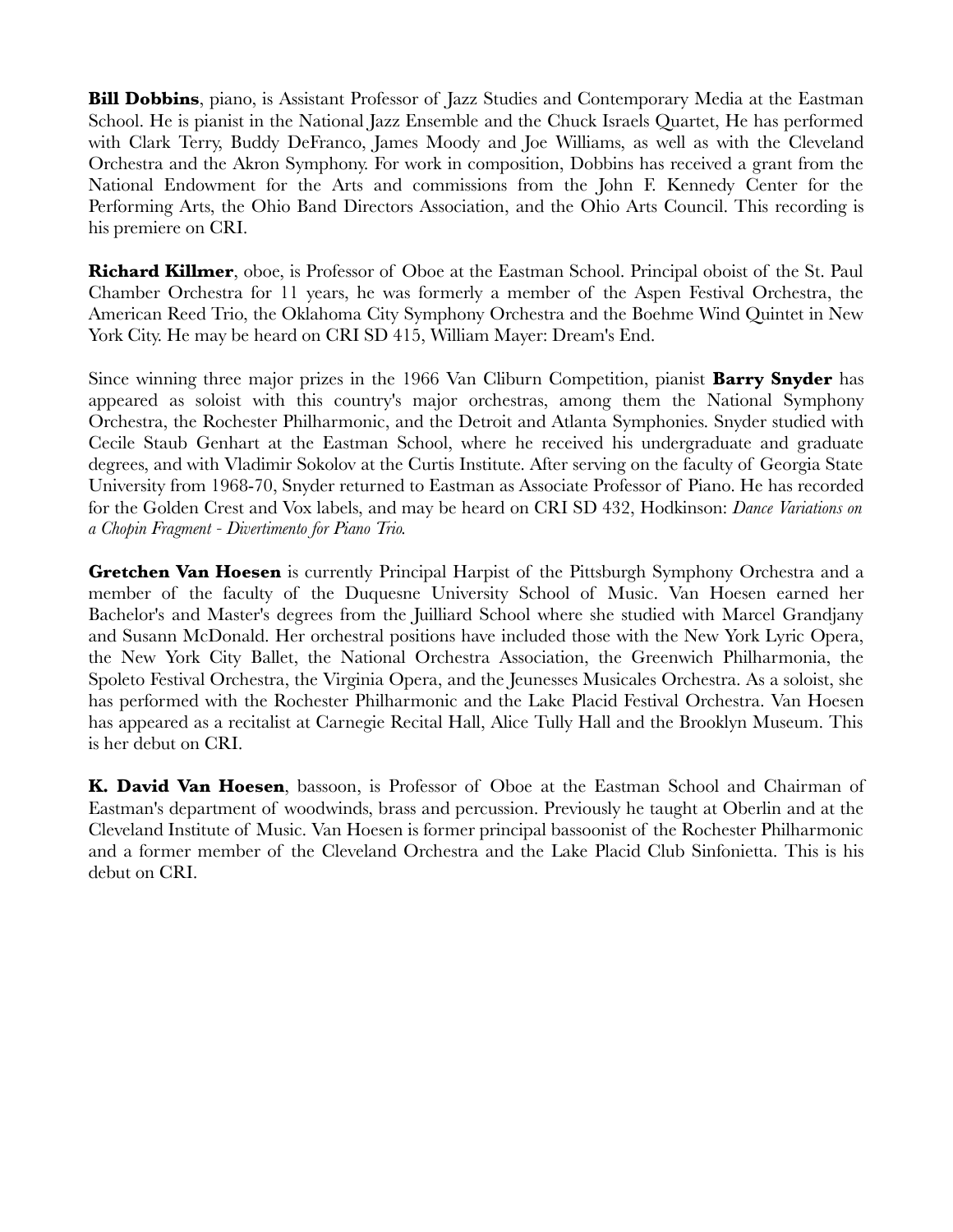#### *I Know a Village*

I know a village facing toward Water less sullen than the sea's Where flickers get their bed and board And all the streets are named for trees.

The streets are named for trees. They edge Past random houses, safely fenced With paling or with privet hedge

That bicycles can lean against.

And when the roots of maples heave The solid pavements up that bound them Strollers on sidewalks give them leave To thrust, and pick a way around them.

The little boats in harbor wear Sails whiter than a summer wedding. One fountain splashes in a Square. In winter there's a hill for sledding;

While through October afternoons Horse chestnuts dribble on the grass, Prized above diamonds or doubloons By miser children, shrill from class.

I know a village full of bees And gardens lit by canna torches, Where all the streets are named for trees And people visit on their porches.

It looks haphazard to the shore. Brown flickers build there. And I'd not Willing, I think, exchange it for Arcadia or Camelot.

### *Apologia*

When I and the world Were greener and fitter, Many a bitter Stone I hurled. Many a curse I used to pitch At the universe, Being so rich I had goods to spare; Could afford to notice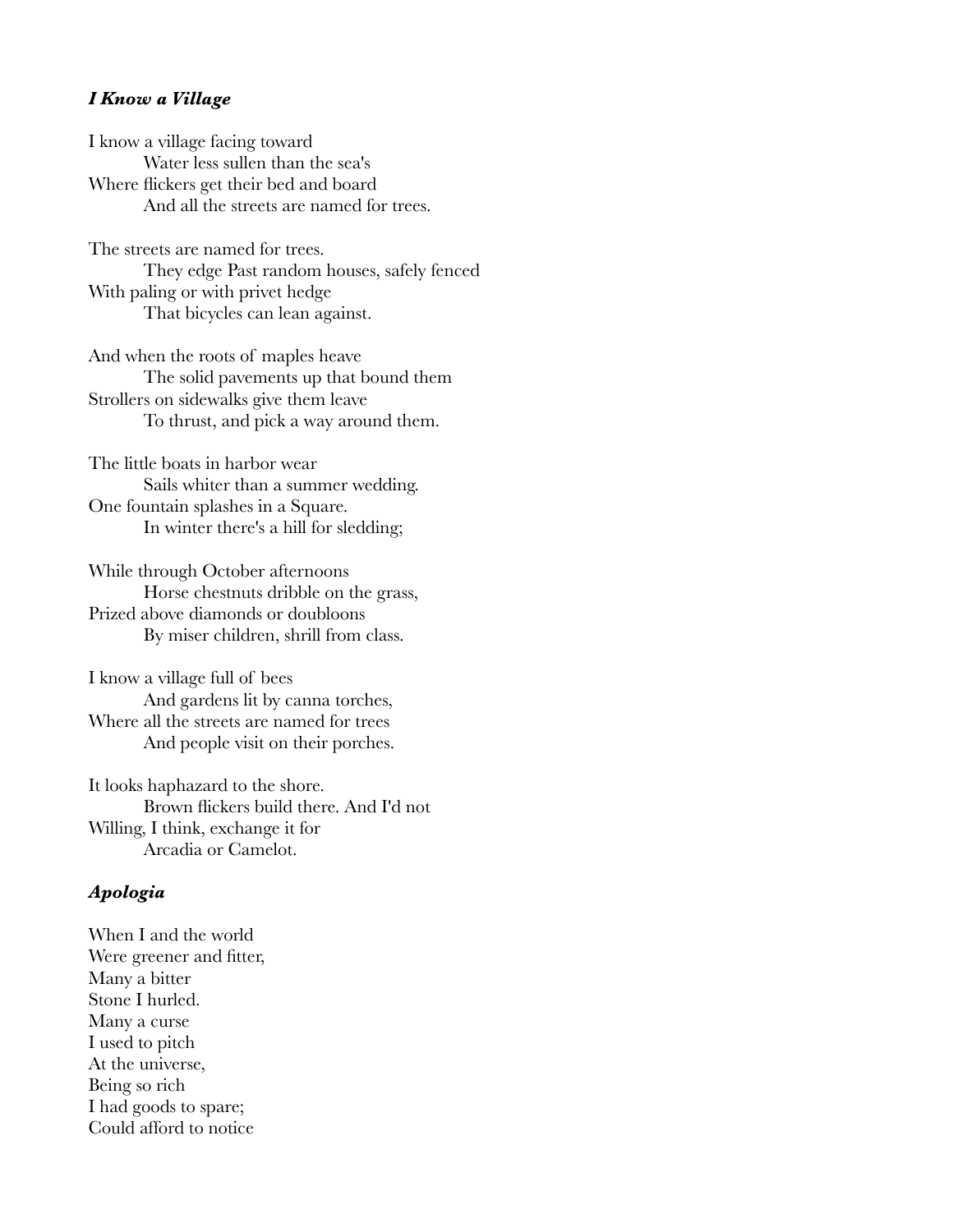The blight on the lotus, The worm in the pear.

But needier grown (If little wiser) Now, like a miser, All that I own I celebrate Shamefacedly— The pear on my plate, The fruit on my tree, Though sour and small; Give, willy-nilly, Thanks for the lily, Spot and all.

### *Six Nuns in the Snow*

Beautifully, now, they walk among these new petals the snow shook down identical figures, going two by two, each in a black gown.

With what a placid tread, what definite, calm impulse each proceeds, two by two, black on bewildering white, swinging her long beads;

an absolute six, taking their candid way undazzled by this whiteness, who have grown used to walking without dismay amid incredible brightness.

## *Honest Confession*

The things are three Which I discern Less easily As the years turn.

Three things seem sliding From my sight: The line dividing Wrong from right;

Whereto we hie From where we've been to; The needle's eye A thread goes into.